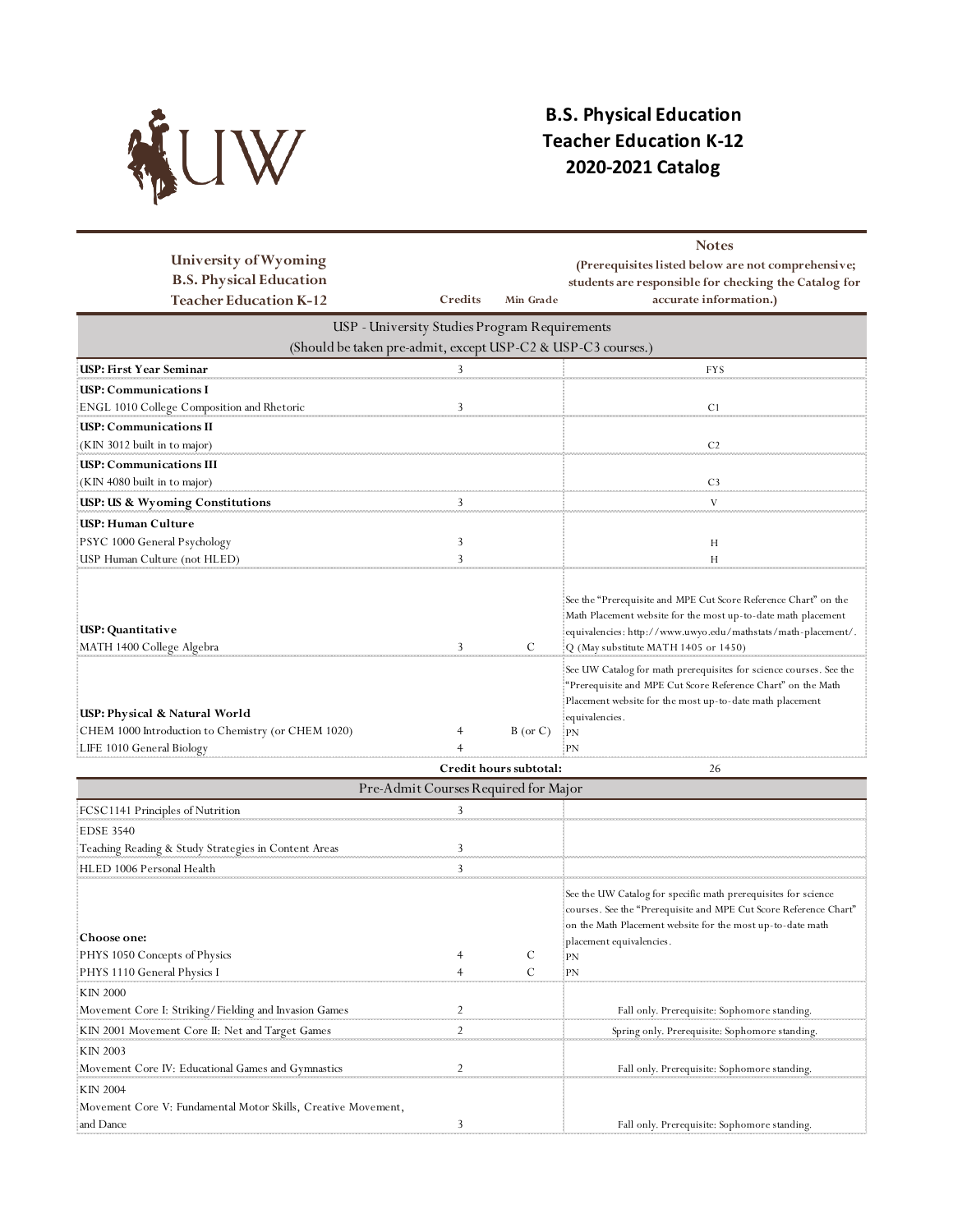| KIN 2005                                                   |                        |                                                                                                                                                                                           |
|------------------------------------------------------------|------------------------|-------------------------------------------------------------------------------------------------------------------------------------------------------------------------------------------|
| Movement Core VI: Physical Fitness and Physical Activity   |                        | Spring only. Prerequisite: Sophomore standing.                                                                                                                                            |
| KIN 2040 Human Anatomy                                     |                        | Prerequisite: LIFE 1010                                                                                                                                                                   |
| : KIN 2041 Human Anatomy Lab                               |                        | Taken concurrently with KIN 2040.                                                                                                                                                         |
| :Choose one:<br>STAT 2050 Fundamentals in Statistics       |                        | Prerequisite: C or better in MATH 1400 or equivalent.<br>See the "Prerequisite and MPE Cut Score Reference Chart" on the<br>Math Placement website for the most up-to-date math placement |
| :STAT 2070 Introductory Statistics for the Social Sciences |                        | equivalencies.                                                                                                                                                                            |
| ZOO 3115 Human Systems Physiology                          |                        | Prereq: LIFE 1010 and CHEM 1000 (B) or CHEM 1020 (C)                                                                                                                                      |
|                                                            | Credit hours subtotal: |                                                                                                                                                                                           |

|                                                                                                         | Required Courses for Admitted Majors |                                                                                                 |
|---------------------------------------------------------------------------------------------------------|--------------------------------------|-------------------------------------------------------------------------------------------------|
| (This numeric order does not accurately reflect sequence. Please discuss course sequence with advisor.) |                                      |                                                                                                 |
| KIN 3011 Teaching Methods in Physical Education K-12                                                    |                                      | Prerequisite: KIN 3012. Spring only. Usually junior year.                                       |
| KIN 3012 Teaching Laboratory I                                                                          |                                      | C2; Fall only. Usually junior year.                                                             |
| KIN 3015 Teaching Laboratory II                                                                         |                                      | Prerequisite: KIN 3012. Spring only. Usually junior year.                                       |
| KIN 3021 Physiology of Exercise                                                                         |                                      | Prereqs: USP-Q (math), KIN 2040 & 2041, & ZOO 3115                                              |
| KIN 3022 Physiology of Exercise Lab<br>Choose one:                                                      |                                      | Taken concurrently with KIN 3021.                                                               |
| KIN 3034 Lifespan Motor Development                                                                     |                                      |                                                                                                 |
| KIN 4020 Motor Behavior                                                                                 |                                      | See Catalog for prerequisites.                                                                  |
| Choose one:                                                                                             |                                      |                                                                                                 |
| KIN 3037 Sport Psychology                                                                               | 3                                    | Prerequisite: PSYC 1000 & concurrent enrollment/completion of                                   |
| KIN 3038 Exercise Psychology                                                                            |                                      | KIN 3021.                                                                                       |
| KIN 3042 Biomechanics of Human Movement                                                                 | 3                                    | Prereqs: C or better in PHYS 1050/1110 & completion of KIN<br>2040                              |
| KIN 3050 Prevention and Care of Athletic Injuries                                                       |                                      | See Catalog for prerequisites.                                                                  |
| KIN 3060 Understanding Skill Acquisition                                                                | $\mathbf{3}$                         | See Catalog for prerequisites.                                                                  |
| KIN 4012 Curriculum Development in Physical Education                                                   |                                      | Prereqs: KIN 3011, KIN 3015, KIN 4080. Fall only. Usually senior<br>year.                       |
| KIN 4013 School Administration for the Health Sciences                                                  |                                      | Prereqs: KIN 3011, KIN 3015, KIN 4080. Fall only. Usually senior                                |
| KIN 4017 Teaching Laboratory III                                                                        |                                      | Prereqs: KIN 3011, KIN 3015, KIN 4080. Fall only. Usually senior                                |
| KIN 4055 Adapted Physical Education                                                                     | $\overline{2}$                       | Prerequisite: KIN 3012. Spring only. Usually junior year.                                       |
| KIN 4080 Assessment in Physical Education                                                               | 3                                    | Prerequisite: KIN 3012. Spring only. Usually junior year.                                       |
| KIN 4099 Student Teaching in Physical Education                                                         |                                      | Prerequisite: KIN 4017. Students must be certified in First Aid and<br>CPR prior to enrollment. |
|                                                                                                         | Credit hours subtotal:               | 67                                                                                              |

## **Credit hours subtotal:**

## Elective Courses

|                   |                                                | (Degree must include at least 120 credits, at least 48 of which must be upper-division credits.)                                                                                   |
|-------------------|------------------------------------------------|------------------------------------------------------------------------------------------------------------------------------------------------------------------------------------|
| General Electives | 6 or more                                      | It is recommended that elective courses be selected from the Adapted<br>Physical Education K-12 or Health Education K-12 teaching<br>endorsement areas. Consult with your advisor. |
|                   | Credit hours subtotal:                         |                                                                                                                                                                                    |
|                   |                                                |                                                                                                                                                                                    |
|                   | B.S. Physical Education Teacher Education K-12 |                                                                                                                                                                                    |
|                   | total credit total:                            | 2(                                                                                                                                                                                 |

**B.S. Physical Education Teacher Education K-12 Program Notes:**

• The entry course for admission to the Physical Education Teacher Education (PHET) program is KIN 3012, Teaching Lab 1. To be eligible to apply for the PHET professional program (usually at the end of their sophomore year for entry in their junior year), students must have completed all program course prerequisites and have a minimum cumulative grade point average of 2.750, preferred GPA of 3.000.

• Students must complete 48 credit hours of upper-division coursework (3000- or 4000-level courses) to meet the Division's minimum 48 credit hour requirement for the B.S. in Physical Education Teacher Education.